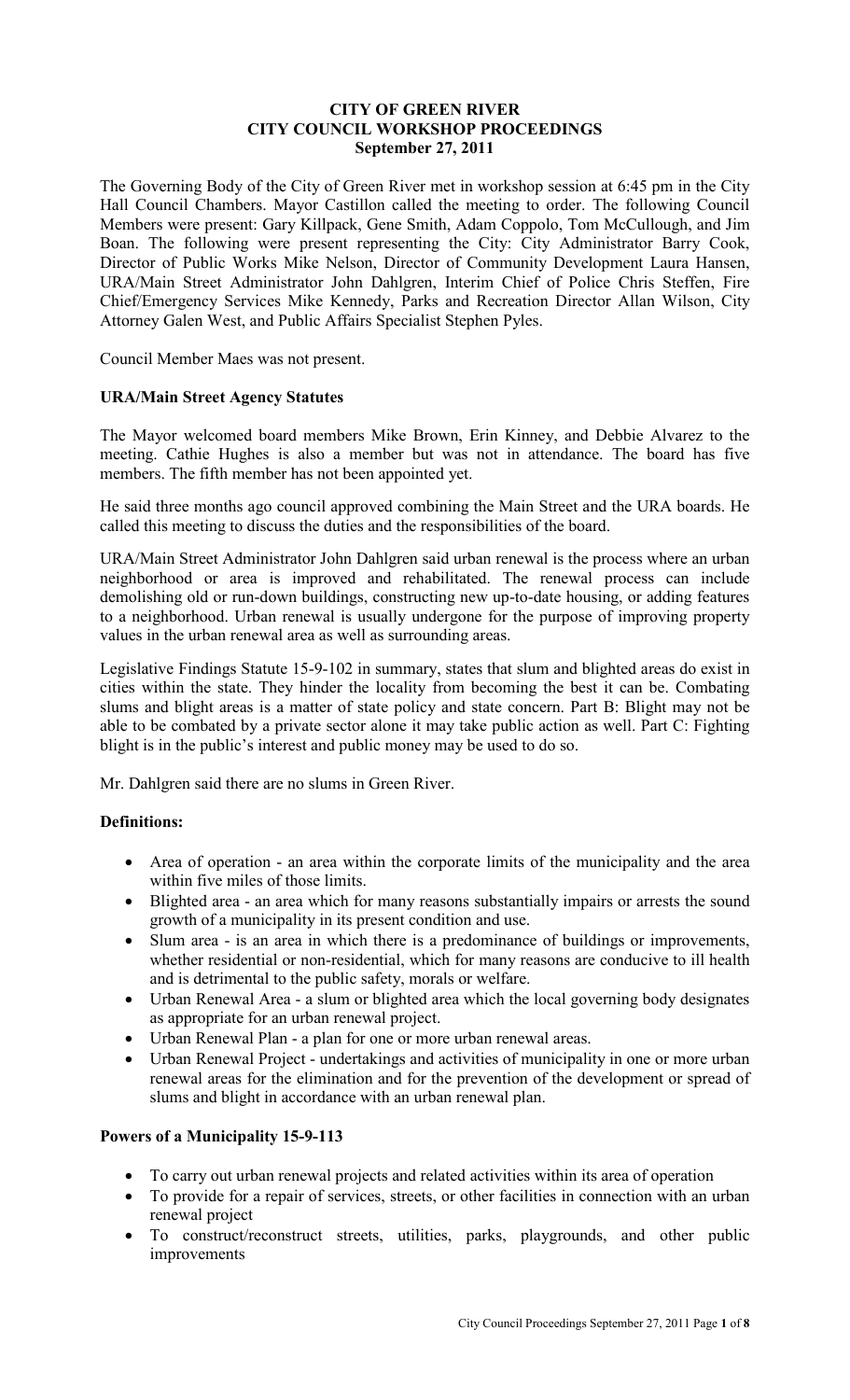- To comply with prevailing wages and labor standards, in carrying out an urban renewal project and related activities for which federal funds are used
- Within its area of operation to enter into any building or property in any urban renewal area in order to make inspections, surveys, appraisals, and to obtain order for this purpose from a court of competent jurisdiction in the event entry is denied

Council Member Boan asked what happens if someone does not want people on their property and it has been declared a blighted area.

Mr. Dahlgren said if it is a public health and safety issue they can get a court order to go in.

Galen West said there has to be a reasonable reason for the inspection and if they still will not allow someone to enter, due process would be followed.

- To acquire by various means any real property together with any improvements and to hold, improve, clear or prepare for redevelopment any such property
- To mortgage, pledge, hypothecate or otherwise encumber or dispose of any real property
- To insure or provide for the insurance of any real or personal property
- To enter into any contracts necessary for the purpose of this act
- To invest any urban renewal project funds held in reserves or sinking funds or any such funds not required for immediate disbursement
- To borrow money and to apply for and accept any form financial assistance from any source for the purposes of any urban renewal project and related activities

The Mayor asked what this means.

Mr. Dahlgren said you can acquire money from grants, or sell bonds.

- Within its area of operation, to make all surveys and plans necessary and to offer contracts for the purpose of making and carrying out those plans and to adopt or approve, modify and amend those plans, which plans may include but are not limited to:
	- $\triangleright$  A general plan for the locality as a whole
	- $\triangleright$  Urban renewal plans
	- Plans for carrying out a program of voluntary or compulsory repair and rehabilitation of buildings and improvements
	- $\triangleright$  Plans for enforcement of state and local laws, codes, ordinance and regulations relating to the use of land, buildings and improvements and the compulsory repair rehabilitation, demolition or removal of buildings and improvements
	- $\triangleright$  Perform or contract the performance of appraisals, title searches, surveys, studies and other plans and work necessary to prepare for the undertaking of urban renewal projects and related activities
	- $\triangleright$  To prepare plans for and assist in the relocation of any persons displaced by an urban renewal project
	- $\triangleright$  To appropriate funds, make expenditures and levy taxes and assessments to carry out the purpose of this act
	- $\triangleright$  To zone or rezone any part of the municipality or make exceptions from building regulations

The Mayor asked if the municipality has the right to decide zoning, or if the urban renewal agency does.

Mr. Dahlgren said this would only take place if it is in the urban renewal plan. Everything the URA does within the plan can only be done with the governing body's approval.

Council Member Boan asked if the governing body has the right to impose taxes on property or easements.

Mr. West said yes, in particular areas for particular reasons.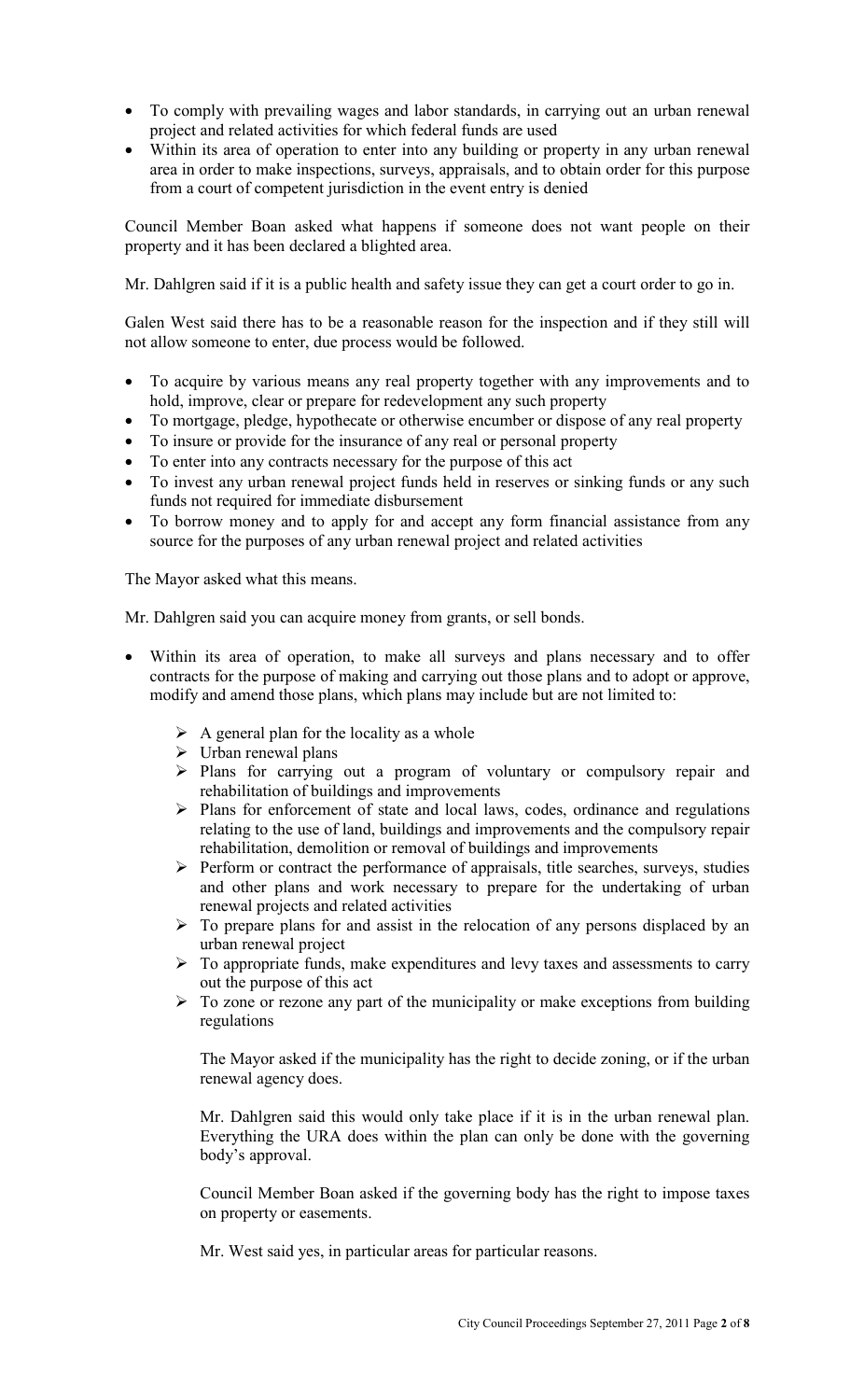Community Development Director Laura Hansen said she would recommend not approving any plan unless there is a language provision that states decisions would be made following the public hearing process.

Council Member Smith asked if council approves a plan without mention of taxes or bonds, would the URA have the right to move forward with it.

Mr. West said it would depend on the language of the plan. The governing body is the only one that can adopt the plan.

Council Member McCullough asked if the governing body will always have the final say.

Mr. West said the governing body develops the plan and can modify the plan unless a transaction has already occurred. So, they do have a certain amount of control but not total control.

Mr. Dahlgren said plans change over time and the plans should be modified accordingly.

Council Member Smith said the plan is important but the people appointed to the board are important also.

- $\triangleright$  To enter into agreements with an Urban Renewal Agency vested with urban renewal project power under W.S.15-9-133, which agreements may extend over any period, not withstanding any provision or rule of law to the contrary, respecting action to be taken by a municipality pursuant to any of the powers granted by this chapter
- To close, vacate, plan or re-plan streets, roads, sidewalks, ways or other places
- To plan or re-plan any part of the municipality
- Within its area of operation, to organize, coordinate and direct so that the objective of remedying slum and lighted areas and preventing the causes thereof within the municipality may be most effectively promoted
- To exercise all or any part or combination of powers granted by this section
- To plan and undertake neighborhood development programs consisting of urban renewal project undertakings and activities in one or more urban renewal areas which are planned and carried out on the basis of annual increments in accordance with the provisions of this chapter for planning and carrying out urban renewal

Condemnation – a municipality has the right to acquire by condemnation real property deemed necessary for an urban renewal project.

### **Property acquired in project; disposition, use generally 15-9-115**

- A municipality may: sell lease or otherwise transfer property acquired, enter into contracts with respects to such property, retain the property for public use
- The sale, lease, or retention of property specified above may be made only after the local governing body approves the urban renewal plan
- The purchase or leases are obligated to devote the real property only to the uses specified in the urban renewal plan and may be obligated to comply with any other requirements the municipality determines to be in the public interest
- The real property or interest shall be sold or leased at not less than its fair value
- The municipality may as part of any sale or lease agreement, hold the purchaser without power to sell or lease the property without the prior written consent of the municipality until he has fulfilled his obligations for the building according to the urban renewal plan

### **Property acquired in project; disposition-private persons 15-9-131**

A municipality may: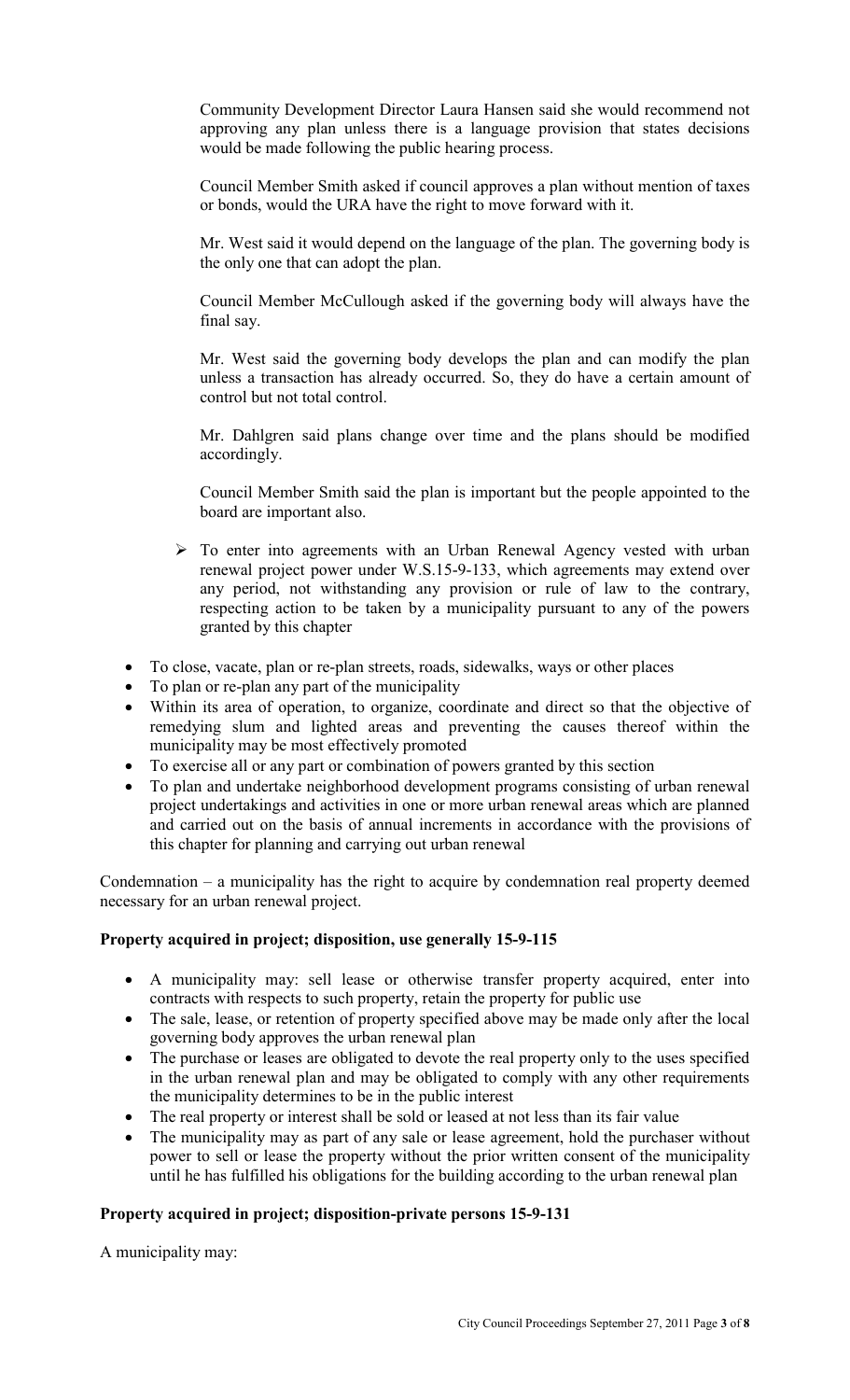- Dispose of real property in an urban renewal area to private persons only under reasonable procedures.
- By notice published once each week for four consecutive weeks prior to the execution of any contract to sell or lease, invite proposals from and make available pertinent information to private redevelopers or any persons, interested in undertaking to redevelop or rehabilitate an urban renewal area
- The notice shall; identify the area or portion thereof, state that proposals shall be made by those interested within thirty days after the last publication of the notice, and the information is available at the office designated
- The municipality shall consider all redevelopment or rehabilitation proposals and the financial and legal ability of the persons making the proposals to carry them out.

# **Powers of municipality, aiding project 15-9-131**

To aid in the undertaking of an urban renewal project and related activities, any public body or municipality may:

- Dedicate, sell convey or lease any of its interest in any property or grant easements, licenses or other rights or privileges therein to a municipality
- Incur the entire expense of any public improvements
- Do any and all things necessary to aid or cooperate in the planning or carrying out of a urban renewal plan
- Lend, grant or contribute fund to a municipality
- Enter into agreements with any public body for action to be taken pursuant to any of the powers granted by this chapter including, the furnishing of funds or other assistance in connection with an urban renewal project
- Borrow money and apply for and accept any form of financial assistance from any source
- Furnish any public buildings and public facilities which it is empowered to undertake
- Furnish dedicate close, vacate, pave, install, grade, regarded plan or re-plan streets roads sidewalks ways or other places
- Plan or re-plan, zone or re-zone, any part of the public body or make exceptions from building regulations cause administrative and other services to be furnished to a municipality
- If possession of any urban renewal project is held by any public body other than the authorized municipality to engage in the undertaking carrying out administration of urban renewal projects and related activities, the provisions of the agreements in this section insures to the benefit of and may be enforced by the public body
- Any sale, conveyance, lease or agreement may be made by a public body without appraisal, public notice, advertisement or public bidding
- As used in this section municipality includes an urban renewal agency vested with all of the urban renewal project powers pursuant to W.S. 15-9-133

### **Exercise of powers; delegation, exceptions 15-9-133**

- A municipality may itself exercise its urban renewal powers as specified in this chapter
- As used in this section urban renewal powers when applied to their exercise by the urban renewal agency, include the rights, powers, functions and duties of a municipality set forth in this chapter, except the following:
	- $\triangleright$  The determination of an area to be a slum or blighted area and the designation of an area as appropriate for an urban renewal project
	- $\triangleright$  Approval of urban renewal plans and modifications thereof
	- General neighborhood renewal plans and community wide plans or programs for urban renewal
	- $\triangleright$  Establishment of general plan for the locality as a whole
	- $\triangleright$  The power to formulate a workable program under W.S.15-9-105
- A municipality shall not delegate to an urban renewal agency or a board or commission, the power to acquire by condemnation real property within the boundaries of an urban renewal area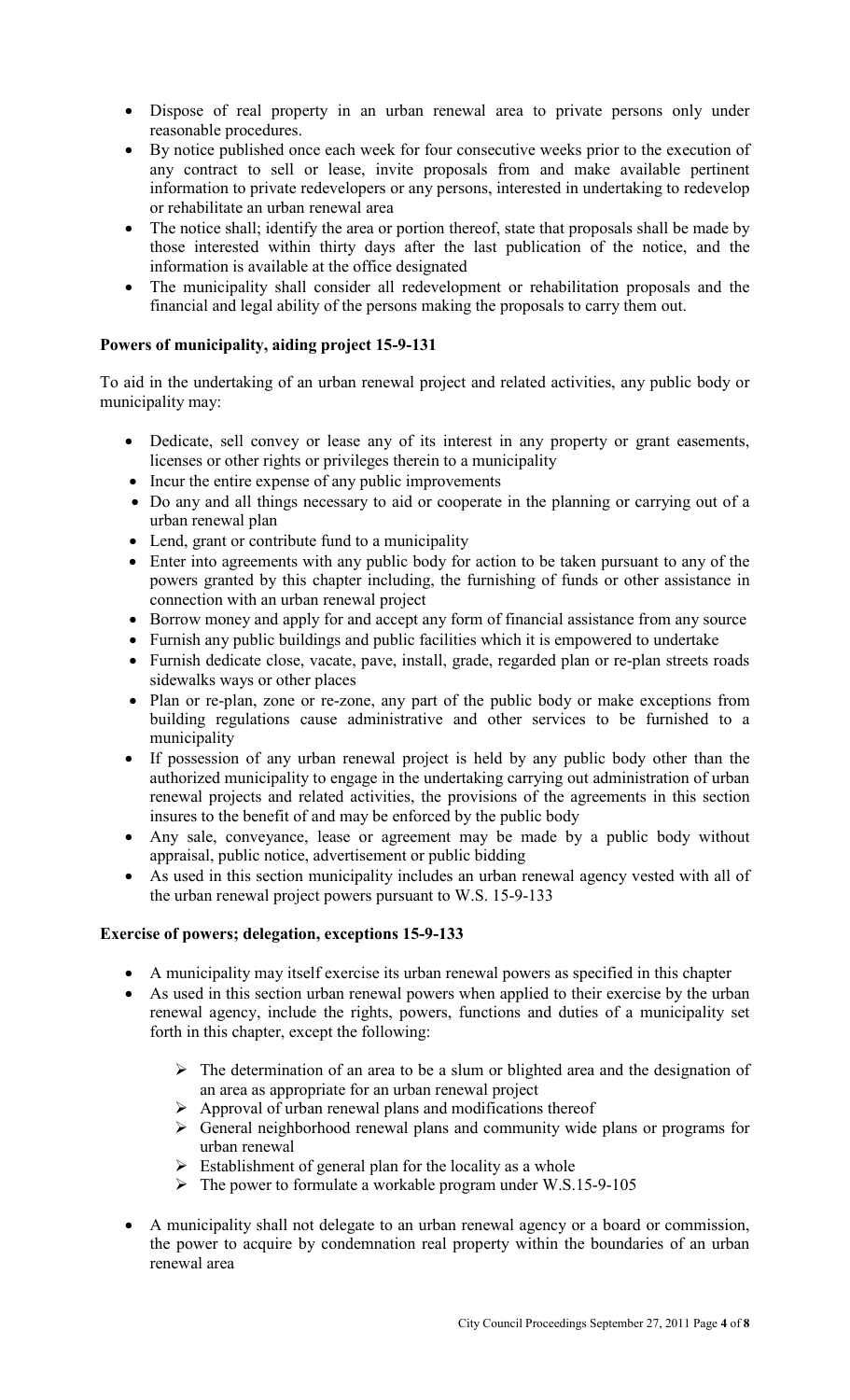## **Powers of a URA**

- Have the same powers as a locality except for the restrictions as written in 15-9-133
- Powers are limited to the area classified as an urban renewal area through the urban renewal plan adopted by the governing body
- Everything the URA can and will do will be in either the plan or the projects which are approved by the governing body
- Changes to the plan must go through the governing body

## **What a URA Cannot Do**

- Spend public money to assist a private business
- Take property through condemnation
- Declare property blighted
- Adopt an urban renewal plan, area or a project without coming to the governing body
- Change an adopted urban renewal plan on its own

## **Urban Renewal Plans, Urban Renewal Projects, and a Workable Program**

15-9-103: An urban renewal plan conforms to the general plan for the municipality as a whole. Sufficiently complete to indicate: land acquisitions, demolition, redevelopment, improvements and rehabilitation, zoning and planning changes, land used, maximum densities, and building requirements.

15-9-103: Urban Renewal project includes undertakings in urban renewal areas for the elimination and the prevention or spread of slums and blight or any combination in accordance with an urban renewal plan. The undertakings and activities may include: acquisitions, demolition, installation, construction of streets, utilities, parks, playgrounds, and other improvements, disposition of any property acquired in the urban renewal area, carrying out plans for voluntary or compulsory repair and rehabilitation of buildings, acquisition of any other real property in the urban renewal area.

# **When a plan is modifiable and effective 15-9-111**

An urban renewal plan may be modified at any time. Upon the approval by a municipality of an urban renewal plan or of any modification the plan or modification is deemed to be in full force and effect, and the municipality may then cause the plan or modification to be carried out in accordance with its terms.

### **Preliminary requirements projects; plan; and review by Planning and Zoning 15-9-108**

- A municipality may prepare an urban renewal plan, have one prepared by the urban renewal agency, or any person or agency may also submit an urban renewal plan to a municipality.
- Prior to approval, the local governing body shall submit the urban renewal plan to the planning commission for review as to its conformity with the general plan of municipality.
- Upon receipt of the planning commission recommendations, or if no recommendations are received within thirty days, the local governing body may proceed with the hearing on the proposed urban renewal project in accordance with the provisions of W.S. 15-9- 109.
- Following the required public hearing, the governing body may approve an urban renewal project and the plan if it finds that:
	- $\triangleright$  A feasible method exists for the relocation of families who will be displaced from the urban renewal area
	- $\triangleright$  The urban renewal plan conforms to the general plan of the municipality
	- $\triangleright$  The urban renewal plan gives due consideration to the provision of adequate park and recreational areas and facilities that may be desirable for neighborhood improvement, with special consideration for the health, safety and welfare of children residing in the general vicinity of the site covered by the plan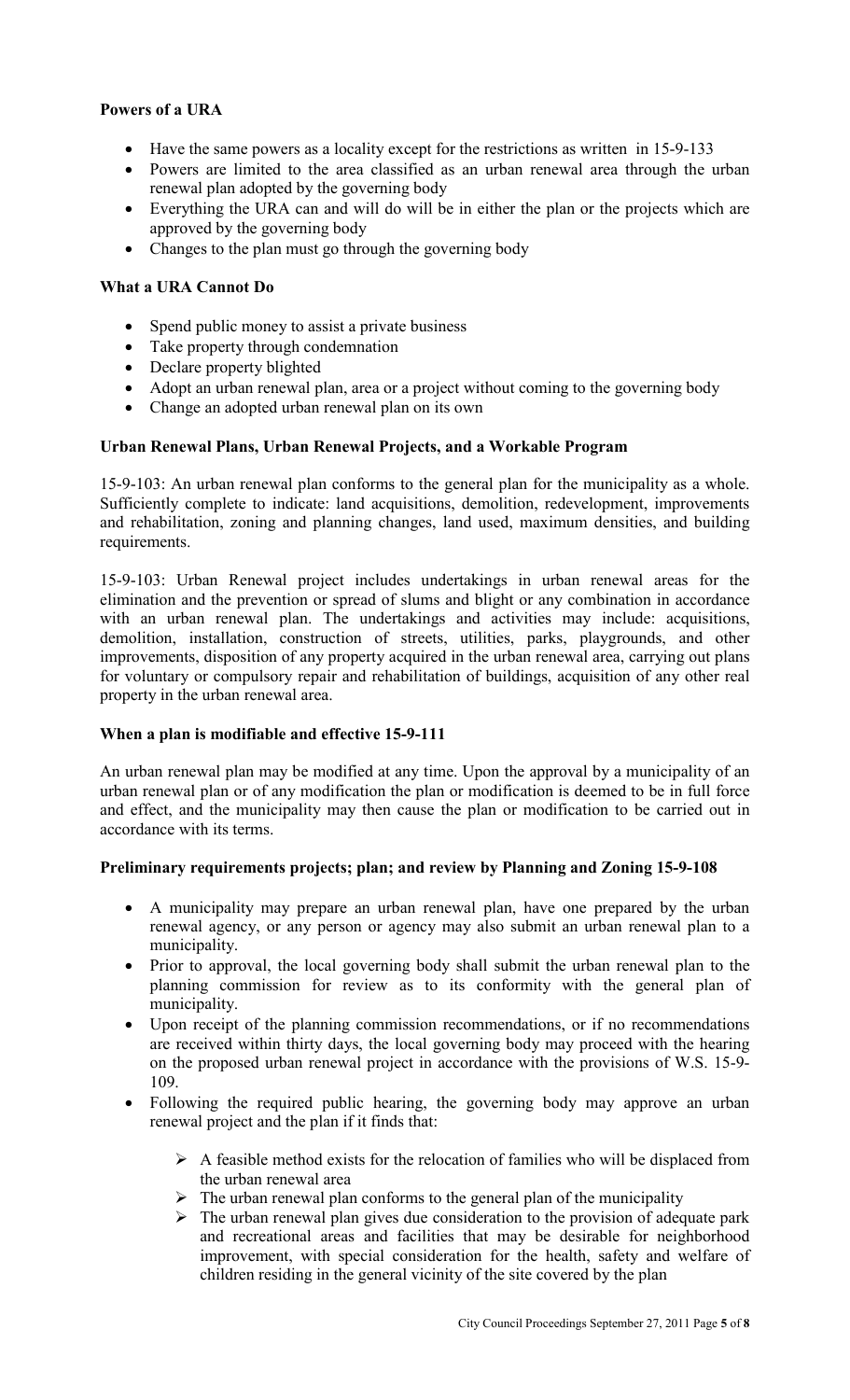- $\triangleright$  The urban renewal plan affords maximum opportunity for the rehabilitation or redevelopment of the urban renewal area by private enterprise
- If the urban renewal area consists of an area of open land to be acquired by the municipality, the area shall not be so acquired unless:
	- $\triangleright$  If developed for residential uses, the local governing body shall determine that:
	- $\triangleright$  A shortage of housing of sound standards and design exists in the municipality
	- $\triangleright$  The need for housing accommodations has been or will be increased
	- $\triangleright$  The conditions in the area and the shortage of decent housing contribute to an increase in and spread of disease and crime and constitute a menace to the public health, safety, morals or welfare
	- $\triangleright$  The acquisition of the area for residential uses is an integral part of and essential to the program of the municipality
- If to be developed for nonresidential uses, the local governing body shall determine that the nonresidential uses are necessary and appropriate to facilitate the proper growth and development of the community
- Acquisition may require the exercise of governmental action as provided in this chapter, because of: defective or unusual conditions of title, diversity of ownership, tax delinquency, improper subdivisions, outmoded street patterns, deterioration of site, economic disuse, unsuitable topography or faulty lot layouts, need for the correlation of the area with other areas of municipality by streets and modern traffic requirements, and any combination of factors or other conditions which retard development of the area.

Mr. Cook asked what if the governing body wanted to get rid of a residential area that is in the urban renewal plan.

Mr. Dahlgren said if there is a need to acquire residential properties it is essential to relocate them to other areas.

Mr. Cook said then the city would have to displace those people, and the city would have to create the housing for everyone to go to.

Mr. Dahlgren said not create housing, but make sure there is housing available for them.

Council Member Boan asked if the council was interested in a residential area, and wanted to turn it into a commercial area, then could the council have the people moved from their homes.

Mr. West said yes, as long as it is part of the plan. There would have been a public hearing to designating the properties as blighted.

Mr. Dahlgren said it is important to make sure when an area is declared as blighted, there is reason why, and all of the standards are followed in every instance.

Council Member McCullough asked if the city wanted abandoned trailers removed, could they do so.

Mr. West said it would be difficult to declare one trailer as blighted. Blighted area refers to a large area not just one trailer.

Council Member McCullough asked what if they are a health issue.

Community Development Director Laura Hansen said there are different tools but condemnation is a last resort. Zoning is a powerful tool. The URA could recommend, through the plan in these areas, zoning where non-conforming rules are more strict or the building codes could be more strict.

# **Urban Renewal Agency Creation 15-9-134**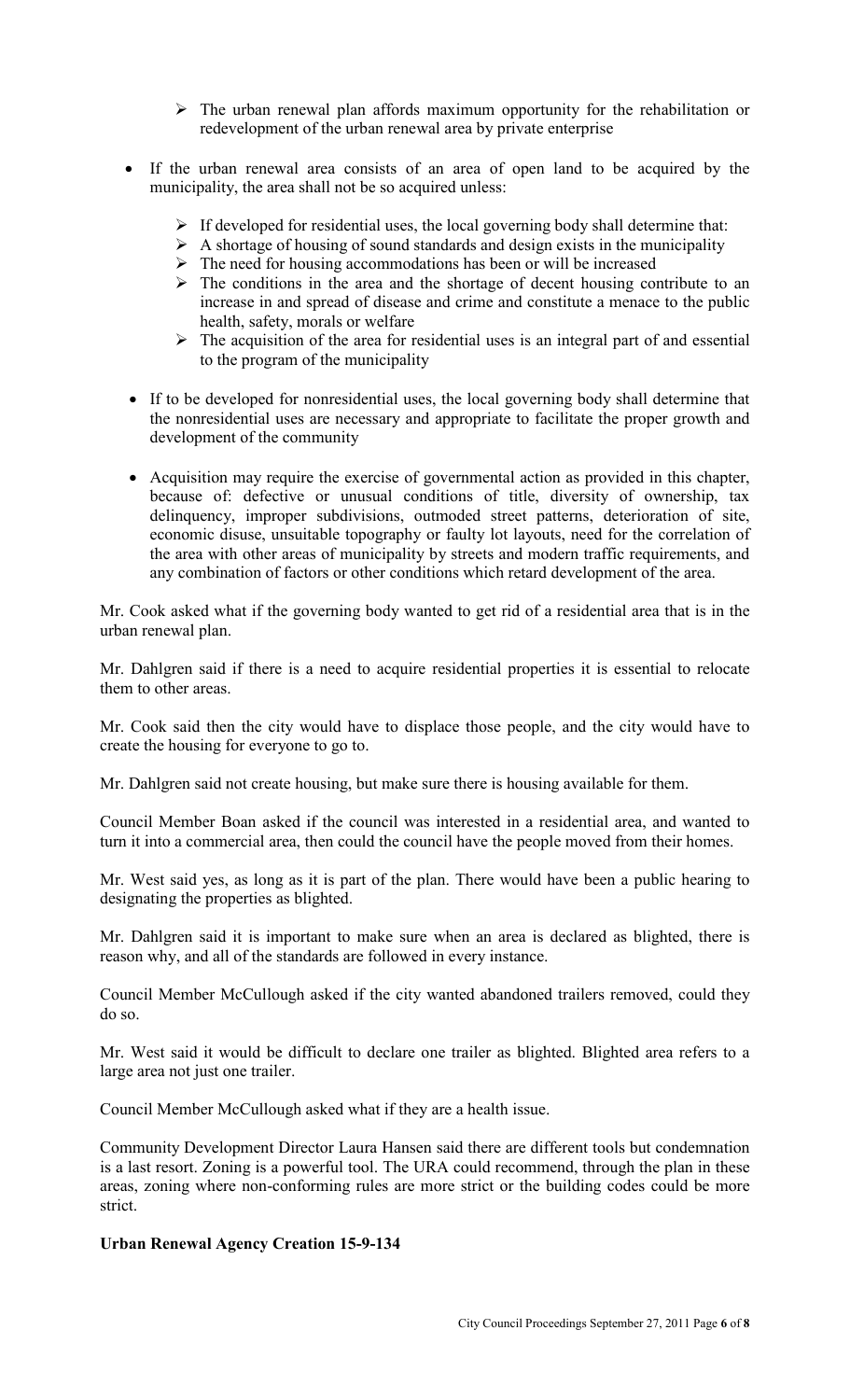- Created in each municipality a public body known as the urban renewal agency of the municipality.
- The urban renewal agency shall not exercise its powers until the municipality has:
	- $\triangleright$  Made the finding prescribed in 15-9-106
	- $\triangleright$  Has elected to have urban renewal powers exercised by an urban renewal agency as provided in W.S. 15-9-133
- Board of five commissioners of the urban renewal agency selected on the basis of their interest in and knowledge of community planning, urban renewal and business managements shall be appointed
- Each commissioner shall hold office until his successor is appointed and qualified
- A commissioner shall receive no compensation for his services
- The powers of an urban renewal agency shall be exercised by the commissioners
- A commissioner may only be removed from the office for inefficiency, neglect of duty or misconduct in office or may not be reappointed after the end of their term

Mr. Dahlgren said, in summary, blight is an insidious cancer upon the character of a city. The URA is a great tool to help combat blight. The powers of the URA are only functional in the context of the urban renewal area, plan and project. The governing body retains control of the URA through:

- Approval of the urban renewal area, plan, and projects and any modifications to those plans
- Condemnation
- Purse strings

Council Member Boan said if the plan is adopted, and a URA board is established, and newly elected council members decide the URA is not working like they would like, the council can dissolve the URA.

Mr. West said dissolving the board is not specified in the statutes. If council found there were no other blighted areas and did not reappoint members to the board then over time it could be done.

Council Member Boan asked what the timeline was for the plan being completed and presented to council.

Mr. Dahlgren said if the URA plan is drafted it would have to met the current criteria of the comprehensive plan that is in place.

Ms. Hansen said the 2005 Comprehensive Plan is a very general plan. The new plan will be more detailed and will take around one year to complete. The 2005 plan is still in effect during that time.

Council Member Boan said council will need to read the plan and make sure the power is given, and everything is where it needs to be. He suggested using a small plan first, and if it works, then going bigger.

Ms. Hansen said the downtown area by the railroad is the most logical area to start with.

Council Member Coppolo said the old water treatment land is another area that can be considered.

The Mayor said there are a lot of areas that could be considered.

Mr. West said the URA is not a city board, city commission, or a city committee. It is a governmental entity. The commission is appointed by the governmental body but does not serve the governmental body. There needs to be a specific vision that is understood by both the governing body and the URA board.